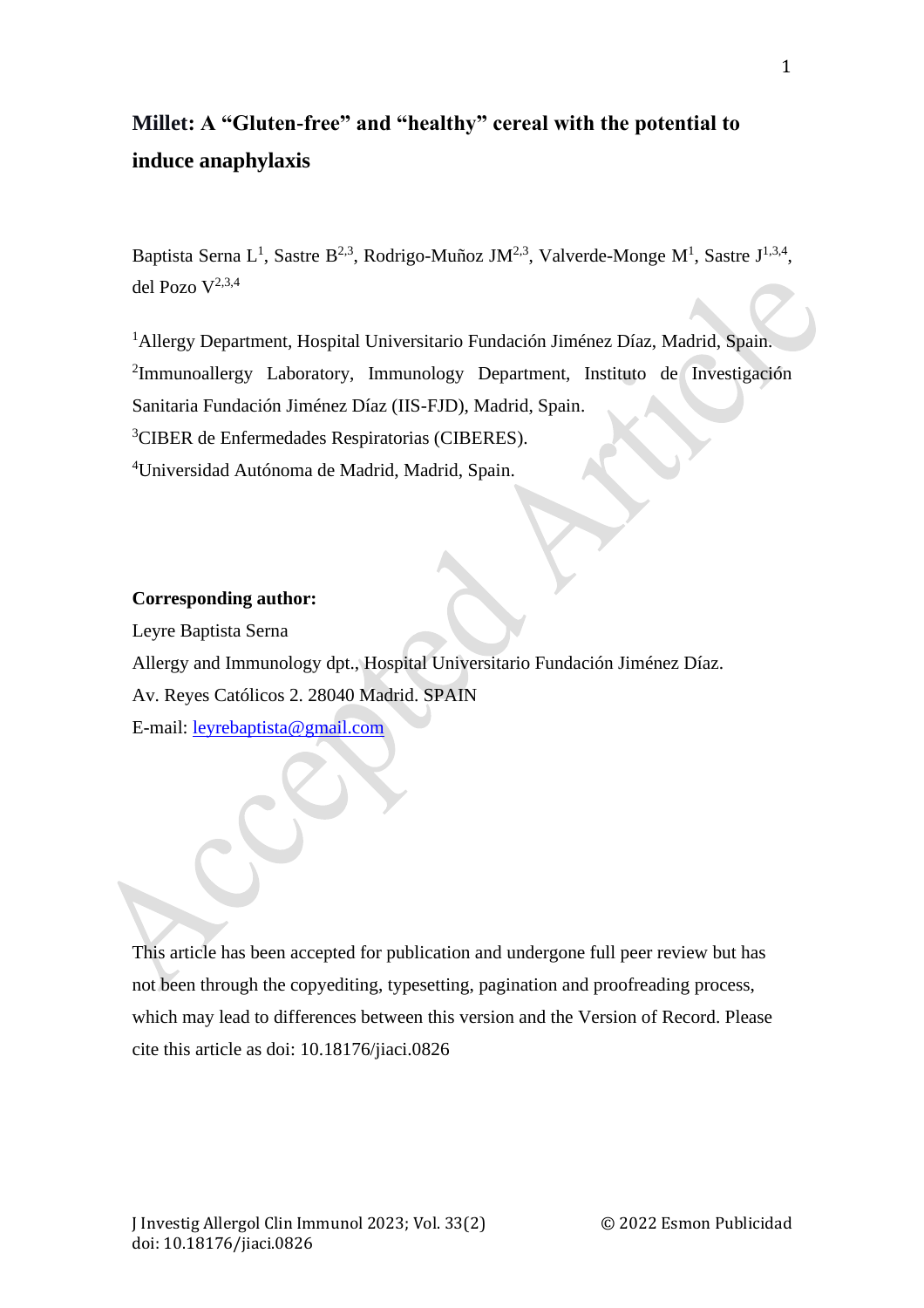**Key words:** Millet seeds. Seed allergy. Food Allergy. Anaphylaxis.

**Palabras clave:** Mijo. Alergia a semillas. Alergia Alimentaria. Anafilaxia.

Millet is a small, rounded cereal from the Poaceae family. It has been consumed since 2700 BC in China [1], being currently cultivated in India, Africa, and China. In recent years, due to "gluten-free" and "healthy" diets, its consumption has increased in developed countries. It has high protein and fiber content, and is used as bird food in developed countries and in biscuits, drinks, weaning foods, and beer production [2]. Since 1981, when Parker et al. reported the first case of anaphylaxis due to millet consumption [3], different cases have been reported. Until now, a few allergens have been identified, and the cross-reactivity between millet and other cereals is not uncommon [1, 4-10].

We present a 43-year-old woman who began with a pharyngeal foreign body sensation, ocular itching, tearing, eyelid and pinna edema, nasal bleeding, flushing and palmoplantar itching with progressive body generalization after eating boiled millet seeds. She was admitted into the emergency room where no objective change in vital signs were addressed and intravenous methylprednisolone and dexchlorpheniramine were administered, although intramuscular adrenaline could also have worked as a treatment option of the anaphylaxis symptomatology. The symptoms subsided after a few hours.

She was referred to our Allergology outpatient consultation, where she also reported constant, predominantly nocturnal cough for several months. She mentioned having two seed-eating budgerigars that freely flew around the house. They were fed bird food that contained millet, among other seeds.

A Prick-to-Prick test (PP) was performed with bird food provided by the patient, budgerigar feathers, raw and boiled millet. All showed positive results. Also, intense positive reactions were observed in the skin prick test (SPT) to grass pollen, rice, and corn. Besides, immunoglobulin E (IgE) antibodies were detected in ImmunoCAP®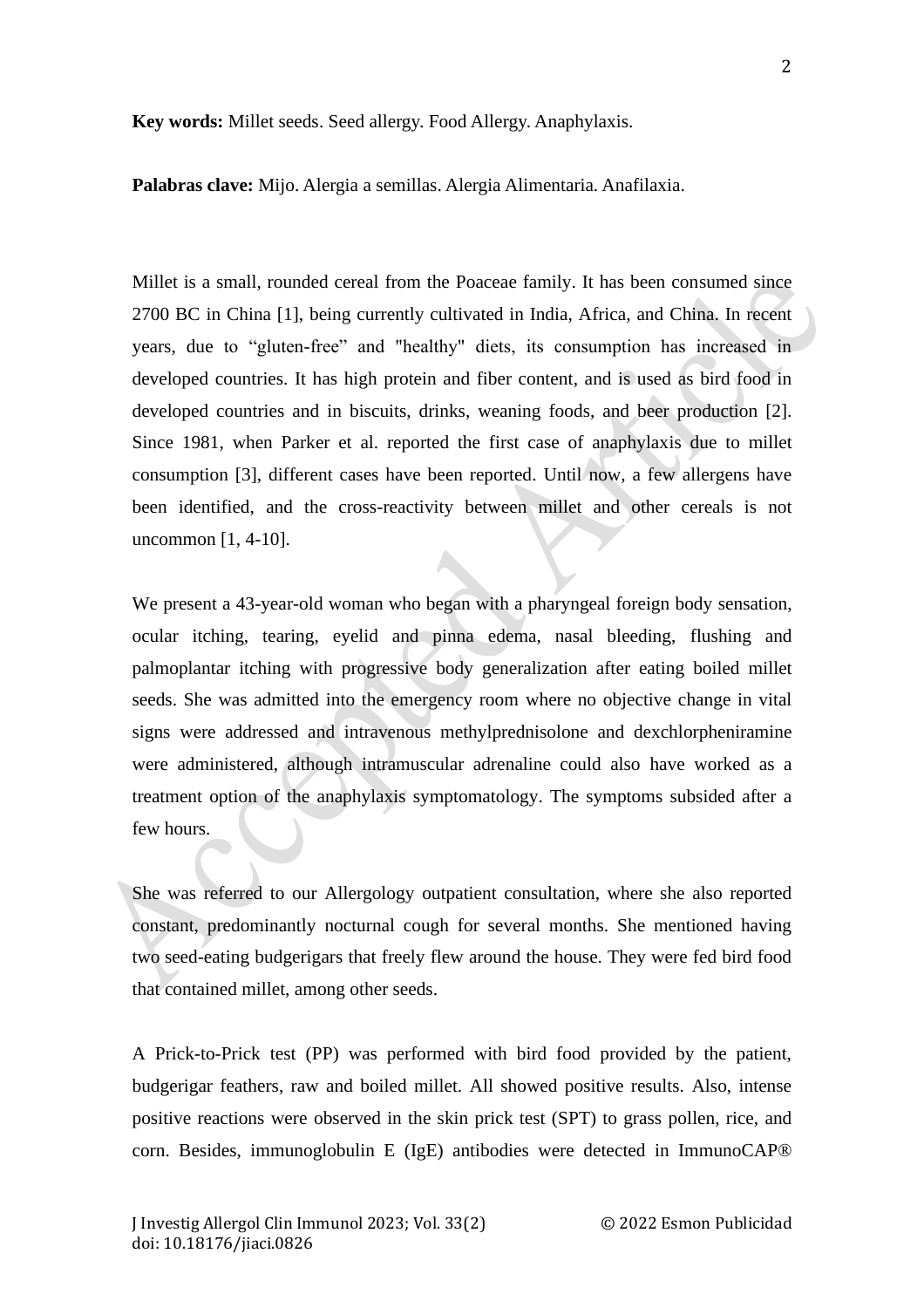against grass rye, barley, rice, corn and hazelnut and budgerigar feathers. (See online repository).

Based on the positive PP to millet seeds, we performed a raw and boiled millet seed extract. A Sodium Dodecyl Sulfate Polyacrilamide Gel Electrophoresis (SDS-PAGE) with raw and boiled millet seeds extracts was performed for protein bands determination. After the SDS-PAGE, immunoblotting with the patient's serum was conducted with both raw and boiled millet seeds extracts obtaining a unique binding band of approximately 36 kDa in the boiled millet seed extract (Figure 1). Possibly, heat could help express epitopes that would not be as available otherwise. The 36kDa band was excised from the gel of the boiled millet seed extract SDS-PAGE, and then it was digested and analyzed by Matrix-Assisted Laser Desorption/Ionization-Time-Of-Flight (MALDI-TOF) mass spectrometry (MALDI-TOF MS) at the Proteomics Department of Complutense University of Madrid. Protein identification by Peptide Mass Fingerprint (PMF) was carried out using a Uniprot DB (www.uniprot.org) with taxonomy restriction to Viridiplantae obtaining a 55 % homology with a Globulin 1S, corresponding to a cupin. In order to test possible cross reactivity between millet and grass pollen proteins, 5 individuals with typical grass (Gramineae) pollen allergy were investigated for IgE positivity against millet performing immunoblotting with boiled millet extract. Two of these individuals recognized several bands. We cannot assure that the bands recognized by these are not the same as our patient since her serum was not included in this blotting. One of the patients had been a bird keeper in the past, (Lane 3, Online Repository Figure 1A). The rest did not show any recognition of millet proteins in accordance to Bohle et al. [1] findings (Online Repository Figure 1A). We also performed immunoblotting in order to test IgE reactivity to grass pollen of our patient and the other 5 grass pollen allergic individuals (Online Repository Figure 1B), showing the expected recognizing patterns only in grass allergic patient's serum.

To explore the origin of the cough, we carried out a basal spirometry, bronchodilatation and fractional exhaled nitric oxide with normal result, unspecific bronchial hyperresponsiveness was assessed with metacholine challenge obtaining a negative result, (the patient had not been exposed to the birds nor the bird-food in the past three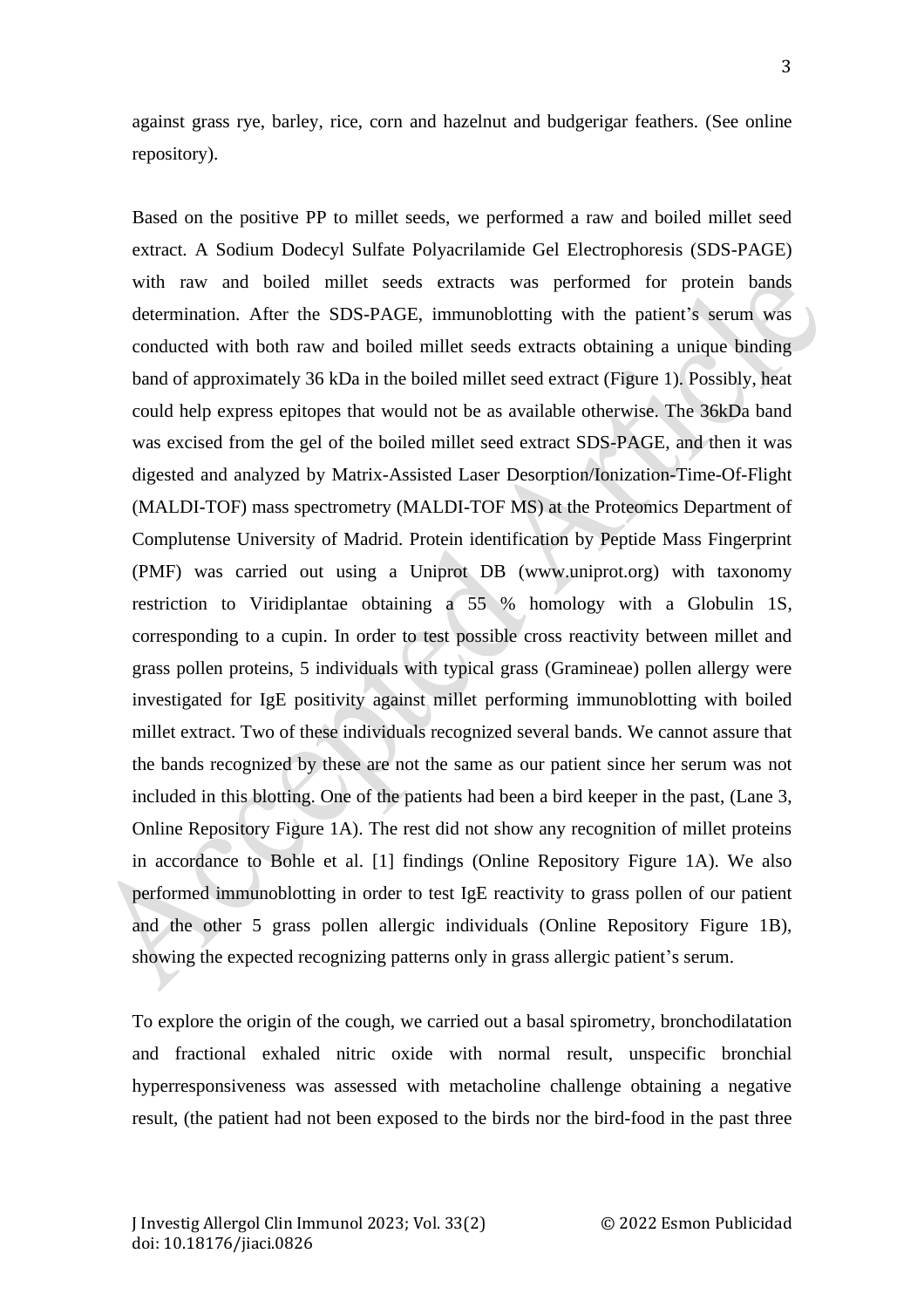months before testing). This was followed by a specific inhalation challenge test with raw millet inducing an allergic reaction (See online Repository).

This is the first case to describe a 36 kDa IgE binging band identified as a Globulin-1S in millet seeds. In the literature available to date, this Globulin-1S could be the responsible allergen recognized [1,5,8]. In a recent publication by Bravo et al. two bands of 12 and 36 kDa were recognized by their patient, who suffered asthma and rhinitis due to millet seeds [10] (See online Repository).

Inhalation is currently theorized as a sensitization pathway, based on the observation that most cases published present bird-keepers with anaphylaxis at first millet consumption [1, 4-7]. Besides, sensitization to millet is long-lasting despite not being exposed to birds for years. Hemmer et al. described 9 patients with allergy to millet after its consumption and 8 were current or former bird-keepers [6]. On the other hand, cross-reactivity with other cereals has been described, although its clinical relevance is controversial [1,4-9]. This patient tolerated corn, rice, wheat, rye and barley after anaphylaxis due to millet ingestion. Cross reactivity with grass pollen has been discarded in previous articles and we supported those findings using the boiled millet extract (Online repository Figure 1A).

Cupins are storage proteins, previously identified, not only in millet, but also in corn, different species of wheat, and fruits such as pineapple and flowers such as orchids, among others.

In conclusion, to our knowledge this is the first case in which a globulin-1S is identified as a possible millet allergen. We have observed other bands that could be the same as the ones described previously [10]. We believe that an increase in "healthy" and "gluten-free diets" could enhance the incidence of millet sensitization, being this the second reported case of symptoms after millet inhalation and ingestion [4], and millet a potentially dangerous food in terms of allergic reactions, which is why we encourage to perform a sensitization screening in atopic bird keeper patients.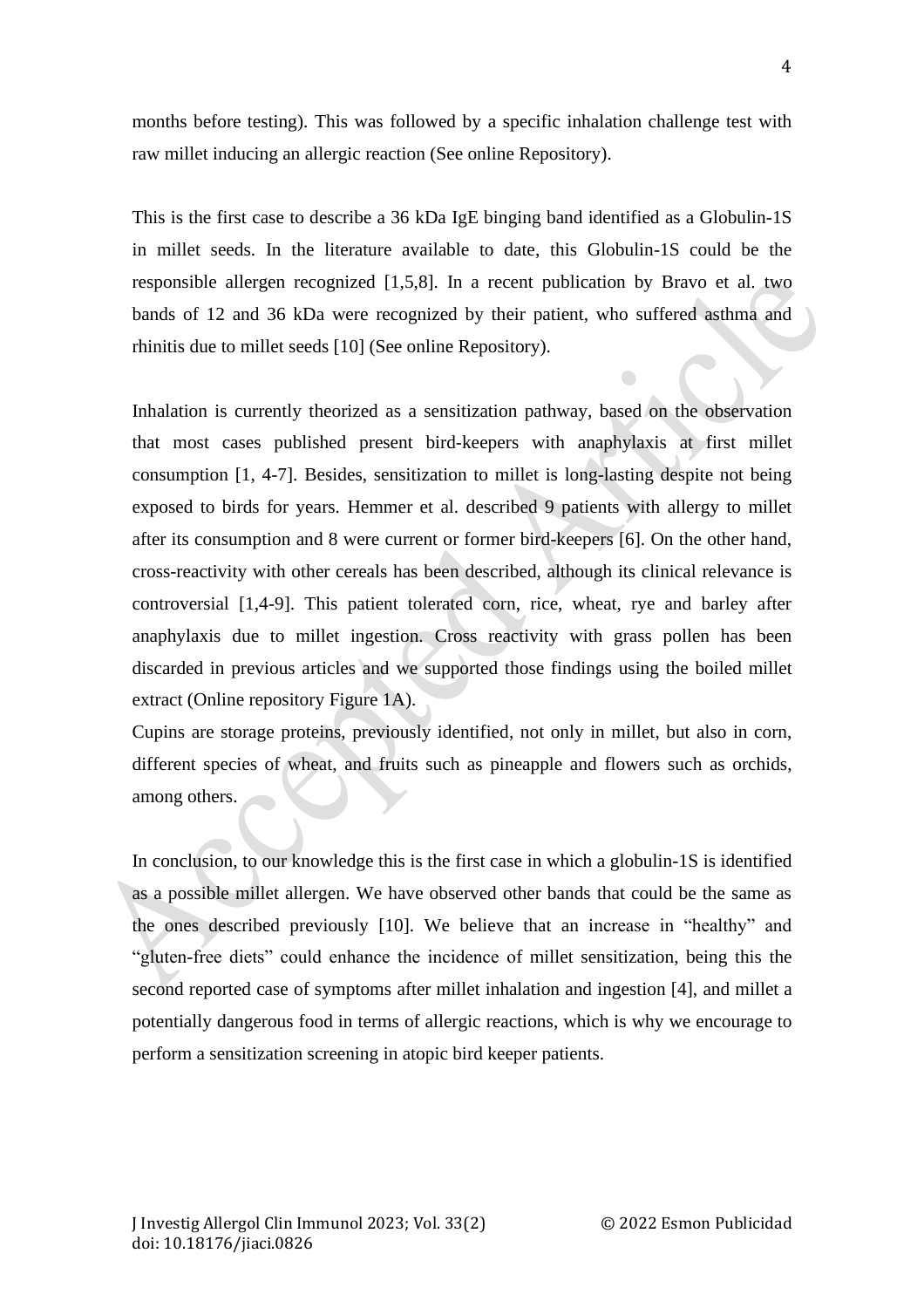## **Conflicts of interest**

J.S. reports having served as a consultant to Thermofisher, MEDA, Novartis, Sanofi, Leti, Faes Farma, Mundipharma, and GSK; having been paid lecture fees by Novartis, GSK, Stallergenes, Leti, and Faes Pharma; as well as having received grant support for research from Thermofisher, Sanofi, and ALK. V.d.P reports having served as a consultant to Astra Zeneca and GSK and having been paid lecture fees by both, B.S. declares having received a grant or contract contract by CIBER of respiratory disease, M.V. declares having been paid lecture fees by GSK. The other authors declare no conflicts of interest.

**Funding** CIBERES, ISCIII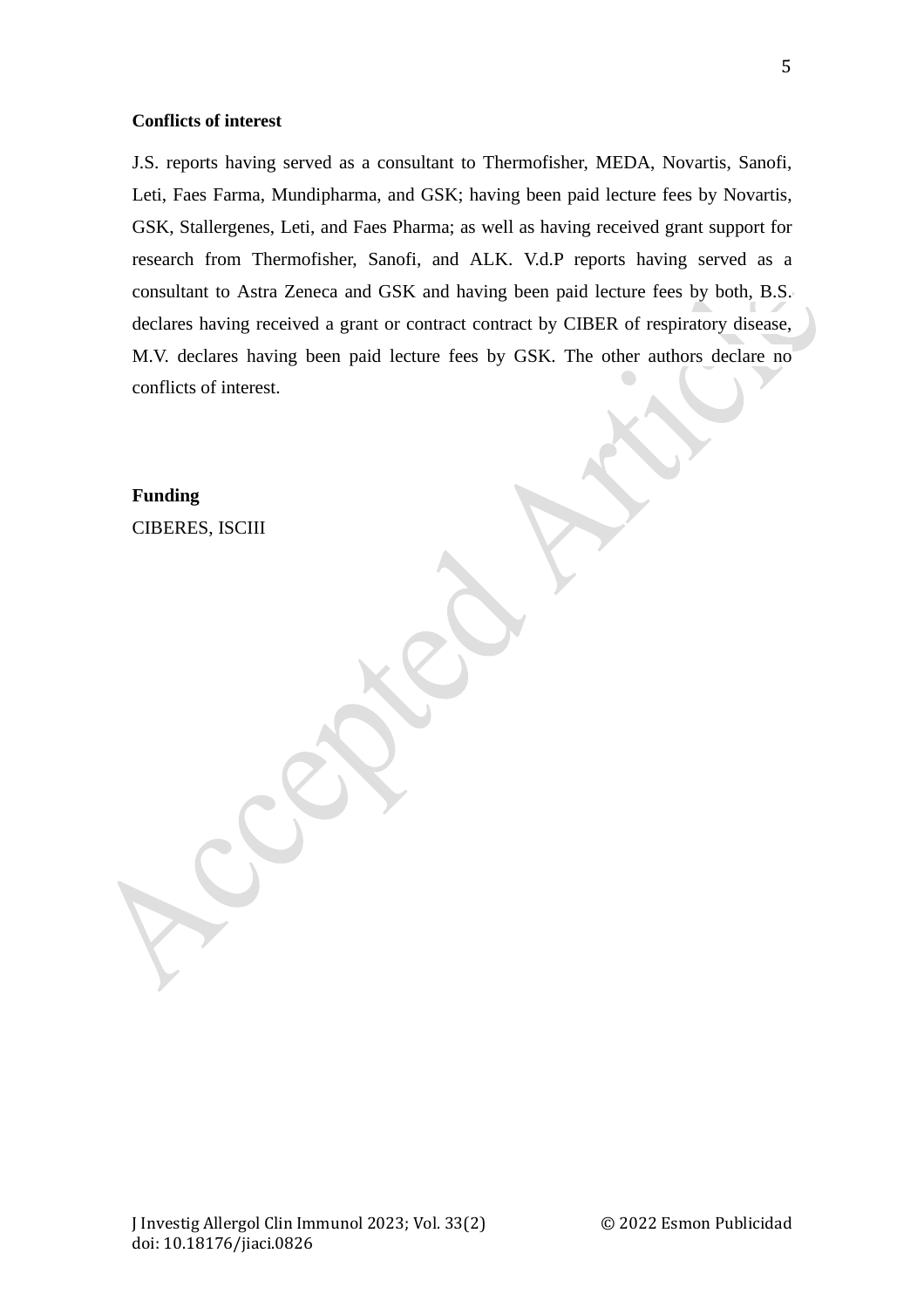#### **REFERENCES**

1. Bohle B, Hirt W, Nachbargauer P, Ebner H, Ebner C. Allergy to millet: another risk for atopic bird keepers. Allergy. 2003;58(4):325-8.

2. Woomer JS, Adedeji AA. Current applications of gluten-free grains - a review. Crit Rev Food Sci Nutr. 2021;61(1):14-24.

3. Parker JL, Yunginger JW, Swedlund HA. Anaphylaxis after ingestion of millet seeds. J Allergy Clin Immunol. 1981;67(1):78-80.

4. Stuck BA, Blum A, Klimek L, Hörmann K. Millet, a potentially life-threatening allergen. Allergy. 2001;56(4):350.

5. Kotachi M, Takahagi S, Ishii K, Hanaoka K, Tanaka A, Hide M. A case of millet allergy that developed into wheat-induced anaphylaxis by cross-reaction between millet and wheat antigens. Allergol Int. 2020;69(3):471-3.

6. Hemmer W, Sesztak-Greinecker G, Wöhrl S, Wantke F. Food allergy to millet and cross-reactivity with rice, corn and other cereals. Allergol Int. 2017;66(3):490-2.

7. Takahama H, Shimazu T. Common millet anaphylaxis: a case of a bird-keeper sensitized to millet via inhalation, who developed anaphylaxis after oral ingestion. Clin Exp Dermatol. 2008;33(3):341-2.

8. Rombold S, Ollert M, Sbornik M, Rakoski J, Darsow U, Ring J. Immediate-type respiratory allergy to millet-containing seed mixture of bird food. World Allergy Organ J. 2008;1(8):135-7.

9. Urisu A, Yamada K, Masuda S, Komada H, Wada E, Kondo Y et al. 16-kilodalton rice protein is one of the major allergens in rice grain extract and responsible for crossallergenicity between cereal grains in the Poaceae family. Int Arch Allergy Appl Immunol. 1991;96(3):244-52.

10. Bravo E., González Mahave I, Sola JP, Vidal Oribe I, Hernández Alfonso P, Peñalver-Mellado M. Millet Seed sensitization in a lovebird keeper. A case report. *J Investig Allergol Clin Immunol.* 2021; 15:0